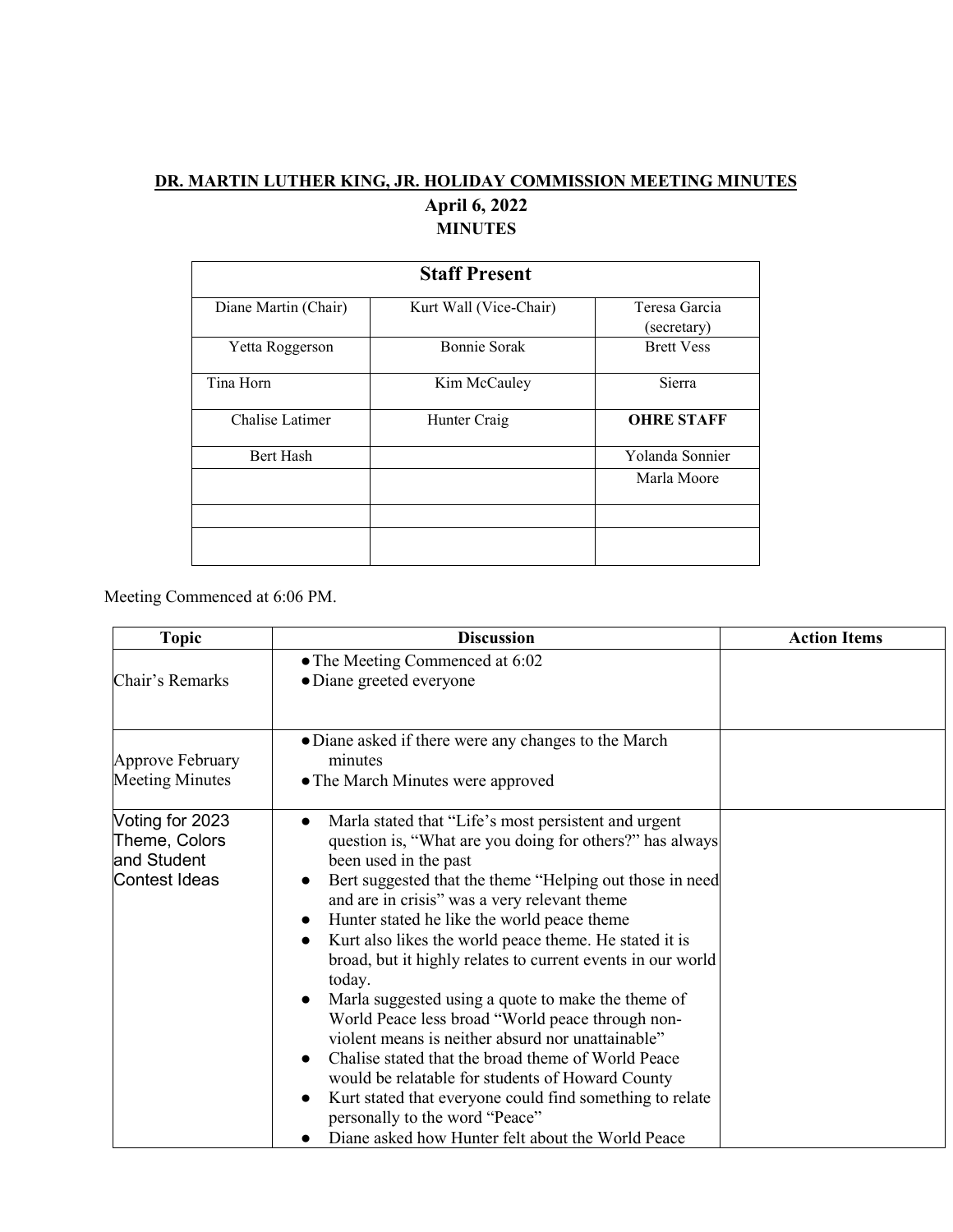| Theme                                                                                                       |  |
|-------------------------------------------------------------------------------------------------------------|--|
| Hunter agreed that he thinks many students would be<br>$\bullet$                                            |  |
| able to relate local, statewide, national, and international                                                |  |
| problems                                                                                                    |  |
| Yetta agreed, world peace is what we strive for<br>$\bullet$                                                |  |
| Tina said she liked the labor quality to it but she did<br>$\bullet$                                        |  |
| agree with World Peace                                                                                      |  |
| Brett stated that we should put action into the theme "we<br>$\bullet$                                      |  |
| are on a journey"                                                                                           |  |
| Yolanda "the journey of peace within ourselves<br>$\bullet$                                                 |  |
| Kim agreed to bring it into more of a phase also<br>$\bullet$                                               |  |
| Promoting peace within yourself, in your community,<br>$\bullet$                                            |  |
| and throughout the world. (Theme!)                                                                          |  |
| Diane then moved on to the vote for the essay question.                                                     |  |
| Kurt-how do you create peace within an unstable<br>$\bullet$                                                |  |
| world? School? Community?                                                                                   |  |
| Diane-How do you create peace within yourself, your<br>$\bullet$                                            |  |
| school, and your community?                                                                                 |  |
| Hunter stated that it might be a big ask to ask students to<br>$\bullet$                                    |  |
| solve world peace. What do you think is needed to                                                           |  |
| achieve world peace?                                                                                        |  |
| Yolanda suggested giving students the choice<br>$\bullet$                                                   |  |
| Kim stated to give the students a choice to expand on<br>$\bullet$                                          |  |
| Discuss what peace looks like to you. Use yourself,<br>$\bullet$                                            |  |
| school, community, or the world?                                                                            |  |
| What does peace look like to you: within yourself, your<br>$\bullet$                                        |  |
| school, the community, or the world? Select at least one.                                                   |  |
| (Question created!)                                                                                         |  |
| Diane stated it was a big step tonight to pick the theme<br>$\bullet$                                       |  |
| and question.                                                                                               |  |
| Yolanda said we need to pick the colors. She also<br>$\bullet$                                              |  |
| suggested we stick with the same colors to market                                                           |  |
| ourselves with the same look.                                                                               |  |
| Diane listed out the color options and asked for                                                            |  |
| commissioners' thoughts                                                                                     |  |
| Marla advised about how the colors print and how we<br>need to consider picking colors that contrast better |  |
| Bert asked why we change the colors every year                                                              |  |
| Diane stated that gold and black were used because of<br>$\bullet$                                          |  |
| Dr. MLK's fraternity colors                                                                                 |  |
| Marla stated we have used the gold/black in the past and                                                    |  |
| it really pops                                                                                              |  |
| Chalise said our shirts still pop and there are no dates on                                                 |  |
| it                                                                                                          |  |
| Kim also agrees to stick with the same                                                                      |  |
| Burt and Kurt both agreed with Gold/black                                                                   |  |
| Gold and Black will be our colors*                                                                          |  |
| Chalise asked if we should promote our Theme and                                                            |  |
| Question at "Books and Bloom" by setting up a table on                                                      |  |
| April 30th?                                                                                                 |  |
| May 1, 2022, 11-4 PM is the AAPI festival and Yolanda                                                       |  |
|                                                                                                             |  |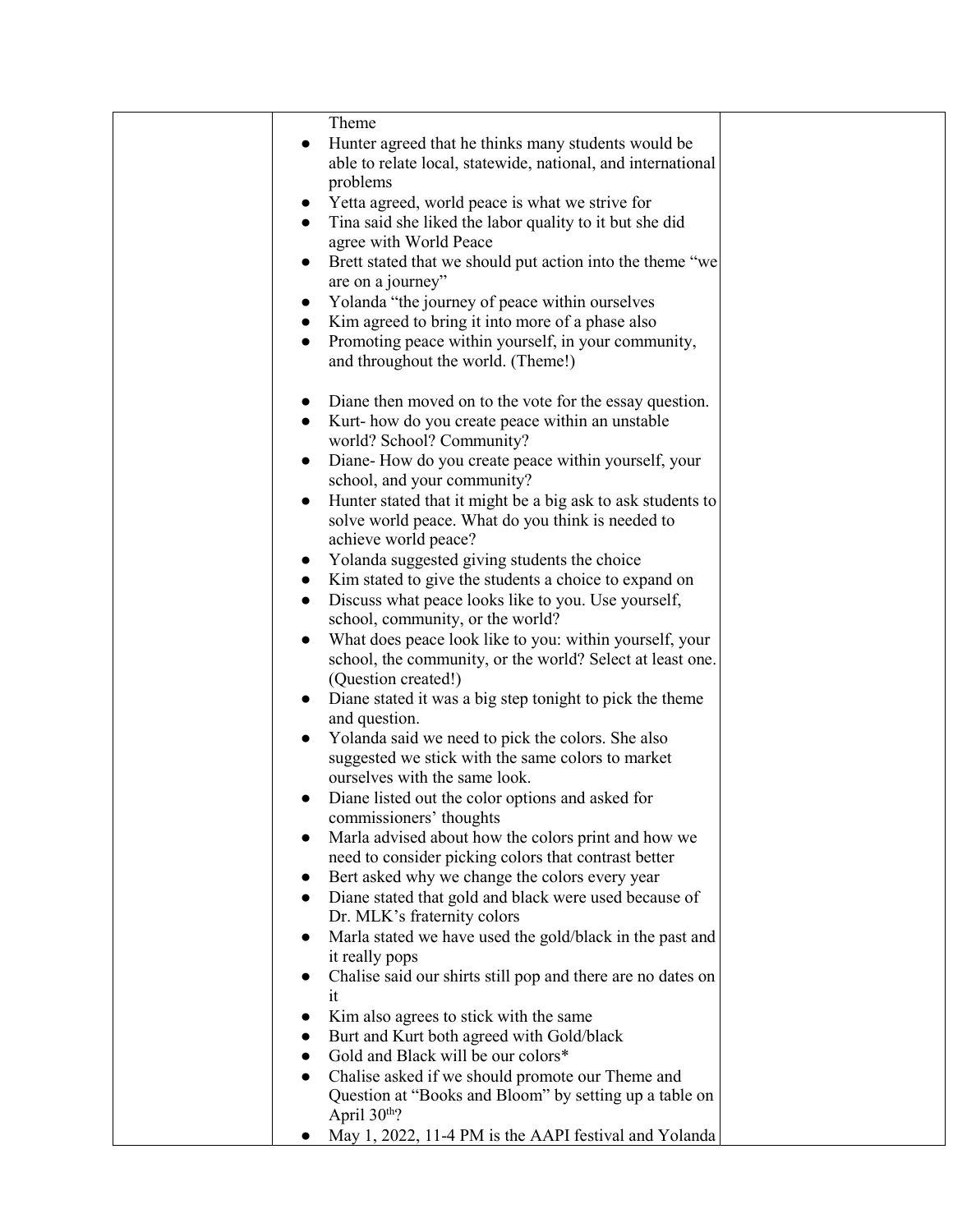|                          | wanted to have a table for commissioners to reach out to                              |  |
|--------------------------|---------------------------------------------------------------------------------------|--|
|                          | the community                                                                         |  |
|                          | Hunter asked for a document to be created with the dates<br>$\bullet$                 |  |
|                          | of events so we can promote our commission                                            |  |
|                          | Correction- "Books and Bloom" festival is on May 15th<br>$\bullet$                    |  |
|                          | Color Burst Park                                                                      |  |
|                          | Yolanda asked for us to pick a date when entries should<br>$\bullet$                  |  |
|                          | be due.                                                                               |  |
|                          | Marla suggested getting our promotional info created<br>$\bullet$                     |  |
|                          | earlier than when school starts on August 29th                                        |  |
|                          | Chalise suggested starting a campaign on social media to<br>$\bullet$                 |  |
|                          | give reminders in addition to having the information                                  |  |
|                          | given out when school starts                                                          |  |
|                          | Diane suggests releasing the info Sep and then closing<br>$\bullet$<br>on Sep 23rd    |  |
|                          | Marla and Bert both spoke about September being too<br>$\bullet$                      |  |
|                          | close to the beginning of the year                                                    |  |
|                          | October 7th was suggested by Diane                                                    |  |
|                          | Yolanda suggested staying away from Fridays<br>$\bullet$                              |  |
|                          | Hunter asked why we need to have the submissions three<br>$\bullet$                   |  |
|                          | months before the celebration. He brought up how the                                  |  |
|                          | food drive lasted very close to the celebration date                                  |  |
|                          | Diane said that she understands what he is saying but<br>$\bullet$                    |  |
|                          | ordering everything and judging is time-consuming                                     |  |
|                          | Marla suggested the latest date should be in October<br>$\bullet$                     |  |
|                          | Yolanda stated if we are giving the info in advance that                              |  |
|                          | it should help with submissions. We need to be vigilant                               |  |
|                          | in promoting and sticking to our deadline                                             |  |
|                          | Bonnie spoke about how the key to getting the students<br>$\bullet$                   |  |
|                          | the information is getting the info to the parents. She                               |  |
|                          | suggested getting the information in a dedicated email to                             |  |
|                          | parents. Working with the communication office of the                                 |  |
|                          | school system.                                                                        |  |
|                          | Diane agreed                                                                          |  |
|                          | Marla stated that we can try to get in contact with the                               |  |
|                          | school board                                                                          |  |
|                          | Tina stated that there are people on the board that we can<br>$\bullet$<br>speak with |  |
|                          | Diane started a vote for the submission dates: 11th or<br>$\bullet$                   |  |
|                          | 17th                                                                                  |  |
|                          | The contest due date will be October 17th at 5 PM<br>$\bullet$                        |  |
|                          | Hunter voted for the 17th also<br>$\bullet$                                           |  |
|                          | Marla will start drafting the marketing campaign<br>$\bullet$                         |  |
|                          | Program- Kurt and Daniel will be co-chairs of the<br>$\bullet$                        |  |
| <b>Commission Report</b> | program committee                                                                     |  |
|                          |                                                                                       |  |
|                          | Days of Service- At Ridgely Run community center on<br>$\bullet$                      |  |
|                          | April 11 will be the next distribution for the 500                                    |  |
|                          | families. The date in May will be the 2nd Monday                                      |  |
|                          |                                                                                       |  |
|                          | Essay Contest- No news. Waiting for the themes to be                                  |  |
|                          | voted on                                                                              |  |